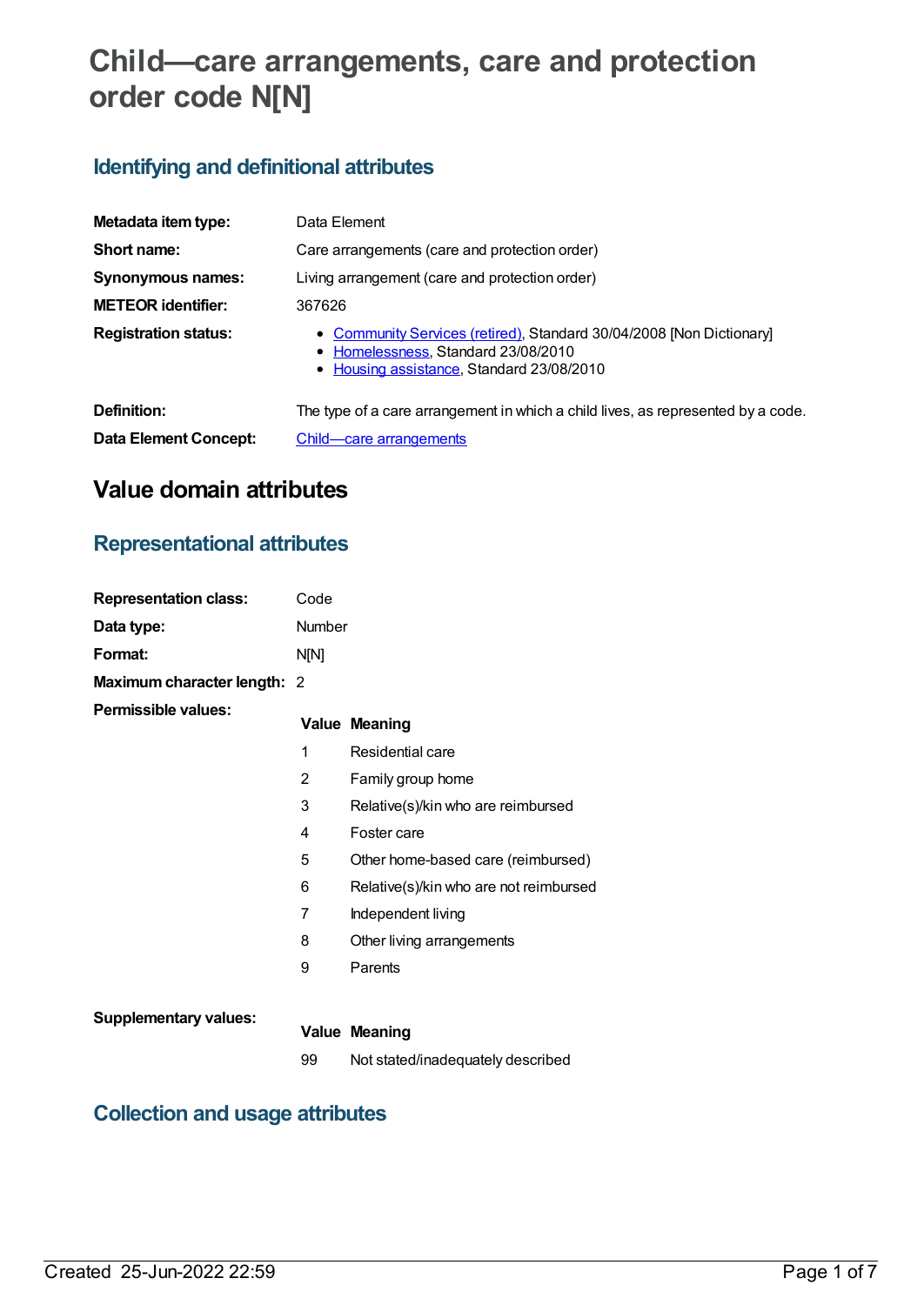#### **Guide for use:** CODE 1 Residential care

Where placement is in a residential building where the purpose is to provide placements for children and where there are paid staff.

CODE 2 Family group home

Family group homes provide care to children in a departmentally or community sector agency provided home. These homes have live-in, non-salaried carers who are reimbursed and/or subsidised for the provision of care.

CODE 3 Relatives/kin who are reimbursed

Includes family members (other than parents) or a person well known to the child and/or family (based on a pre-existing relationship) who is reimbursed by the state/territory.

CODE 4 Foster care

Includes situations in which a child is living with foster parent(s) who receive a foster care allowance from a government or non-government organisation for the care of a child (excluding children in family group homes)

CODE 5 Other home based care (reimbursed)

Any other type of reimbursed home-based care that does not fit into the above categories.

CODE 6 Relative/kin who are not reimbursed

Includes family members (other than parents) or a person well known to the child and/or family (based on a pre-existing relationship) who ARE NOT reimbursed by the state/territory.

CODE 7 Independent living

This includes private board and lead-tenant households.

CODE 8 Other living arrangements

This includes any living arrangements not mentioned above.

CODE 9 Parents

Includes natural or adoptive parents of the child.

CODE 99 Not stated/inadequately described

Is used when the family in which a child lives in not recorded or is unknown.

### **Source and reference attributes**

| <b>Submitting organisation:</b> | National Child Protection and Support Services data working group (NCPASS).                                      |
|---------------------------------|------------------------------------------------------------------------------------------------------------------|
| Origin:                         | Child Protection and Support Services National Minimum Data Set, Data<br>Collection Manual, AIHW September 2005. |

### **Data element attributes**

### **Collection and usage attributes**

| <b>Collection methods:</b> | This item is for children who were on a care and protection order during the<br>financial year. This item should be filled in for all children, regardless of when they<br>came into care.                                                                                         |
|----------------------------|------------------------------------------------------------------------------------------------------------------------------------------------------------------------------------------------------------------------------------------------------------------------------------|
|                            | If the child was not on an order at 30 June, this should be left blank. This refers to<br>the usual place of residence of the child, as stated in the case plan. If the child is<br>absent, either planned or unplanned, the usual place of residence should still be<br>recorded. |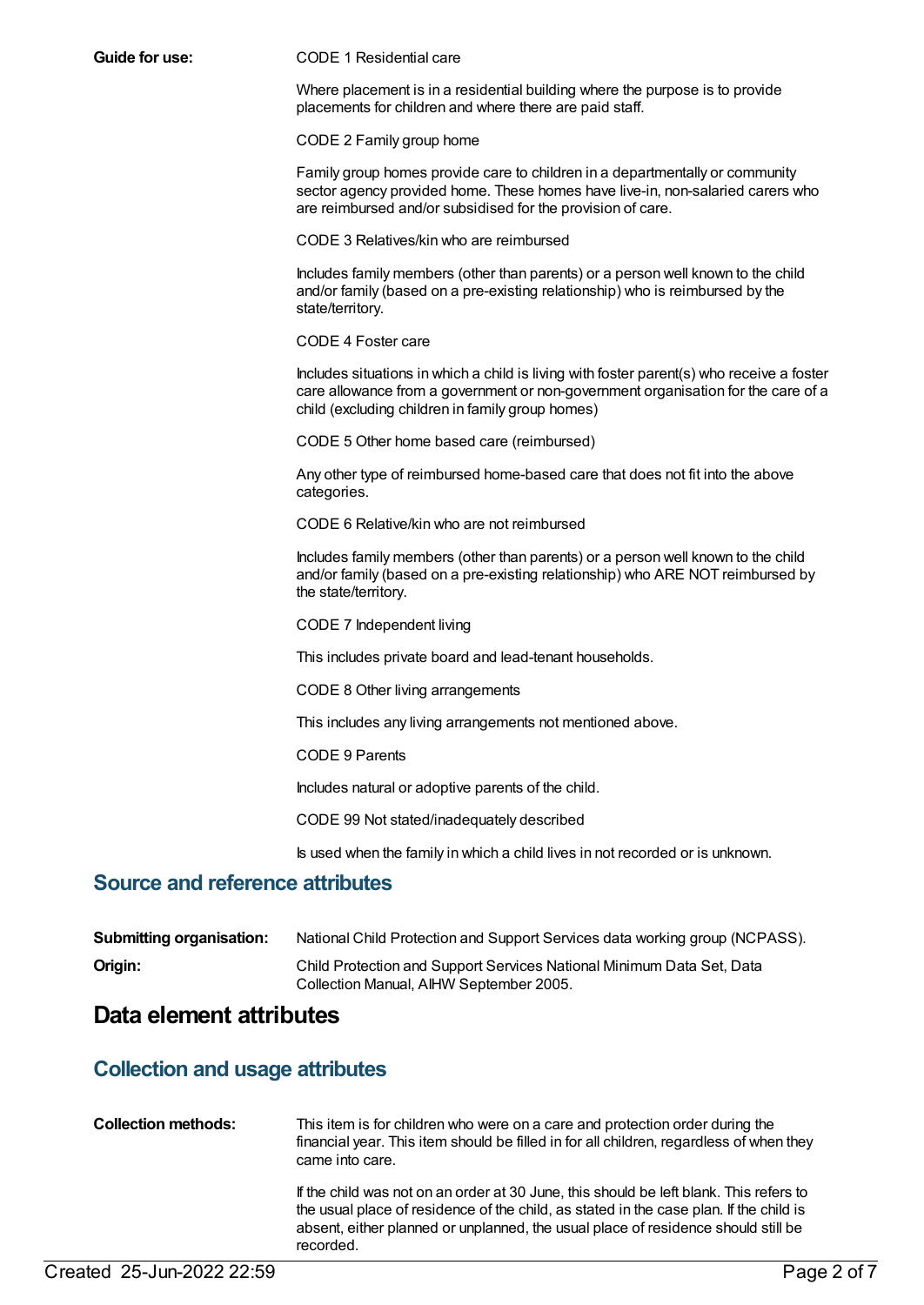### **Source and reference attributes**

| <b>Submitting organisation:</b>                             | National Child Protection and Support Services data group (NCPASS).                                                                                                                 |
|-------------------------------------------------------------|-------------------------------------------------------------------------------------------------------------------------------------------------------------------------------------|
| Origin:                                                     | Child protection and support services data dictionary. AIHW Version 1.0 Oct 2005.                                                                                                   |
| <b>Relational attributes</b>                                |                                                                                                                                                                                     |
| <b>Related metadata</b><br>references:                      | Has been superseded by Service event—living arrangement type, child under care<br>code N[N]                                                                                         |
|                                                             | • Children and Families, Superseded 22/11/2016                                                                                                                                      |
| <b>Implementation in Data Set</b><br><b>Specifications:</b> | Child protection and support services (CPSS) - care and protection order<br>episode NMDS pilot (2008)Community Services (retired), Retired 06/02/2012                               |
|                                                             | <b>DSS</b> specific information:                                                                                                                                                    |
|                                                             | In the Child protection and support services (CPSS) - care and protection order<br>episode NMDS, this data element is collected twice:                                              |
|                                                             | . It refers to the care arrangements of a child at the commencement of the care<br>and protection order; and                                                                        |
|                                                             | • the care arrangements of a child who is on a care and protection order at 30<br>June.                                                                                             |
|                                                             | Specialist Homelessness Services NMDS 2011Homelessness, Superseded<br>01/05/2013<br>Housing assistance, Superseded 01/05/2013                                                       |
|                                                             | Implementation start date: 01/07/2011                                                                                                                                               |
|                                                             | <b>Conditional obligation:</b>                                                                                                                                                      |
|                                                             | In the Specialist Homelessness Services NMDS, this data element is collected<br>four times, for the following points in time:                                                       |
|                                                             | • one week before the start of the support period (the Service episode-<br>episode start date, DDMMYYYY);<br>• at the date of presentation;                                         |
|                                                             | • at the end of the reporting period (the Service event—last service provision<br>date, DDMMYYYY); and<br>• at the end of the support period (the Service episode—episode end date, |
|                                                             | DDMMYYYY).<br>Only one permissible value is selected in each case.                                                                                                                  |
|                                                             | In the Specialist Homelessness Services NMDS this data element is collected for<br>all clients aged 18 years and under.                                                             |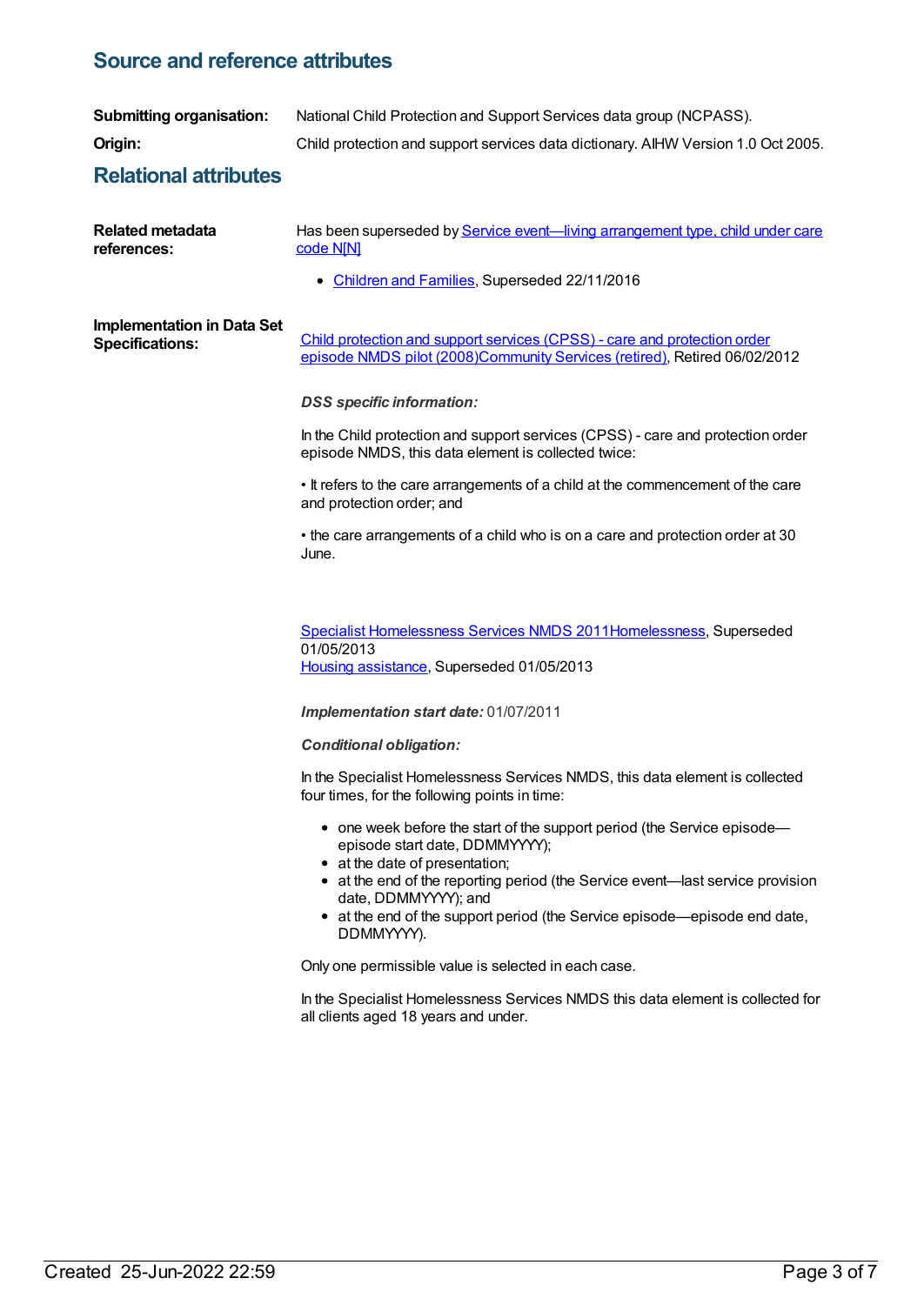### Specialist [Homelessness](https://meteor.aihw.gov.au/content/508954) Services NMDS 2012-1[3Homelessness](https://meteor.aihw.gov.au/RegistrationAuthority/14), Superseded 01/05/2013

Housing [assistance](https://meteor.aihw.gov.au/RegistrationAuthority/11), Superseded 01/05/2013

*Implementation start date:* 01/07/2012

*Implementation end date:* 30/06/2013

*Conditional obligation:*

In the Specialist Homelessness Services NMDS, this data element is collected four times, for the following points in time:

- one week before the start of the support period (the Service episodeepisode start date, DDMMYYYY);
- at the date of presentation:
- at the end of the reporting period (the Service event—last service provision date, DDMMYYYY); and
- at the end of the support period (the Service episode—episode end date, DDMMYYYY).

Only one permissible value is selected in each case.

In the Specialist Homelessness Services NMDS this data element is collected for all clients aged 18 years and under.

Specialist [Homelessness](https://meteor.aihw.gov.au/content/505626) Services NMDS 2013-1[4Homelessness](https://meteor.aihw.gov.au/RegistrationAuthority/14), Superseded 26/08/2014 Housing [assistance](https://meteor.aihw.gov.au/RegistrationAuthority/11), Superseded 26/08/2014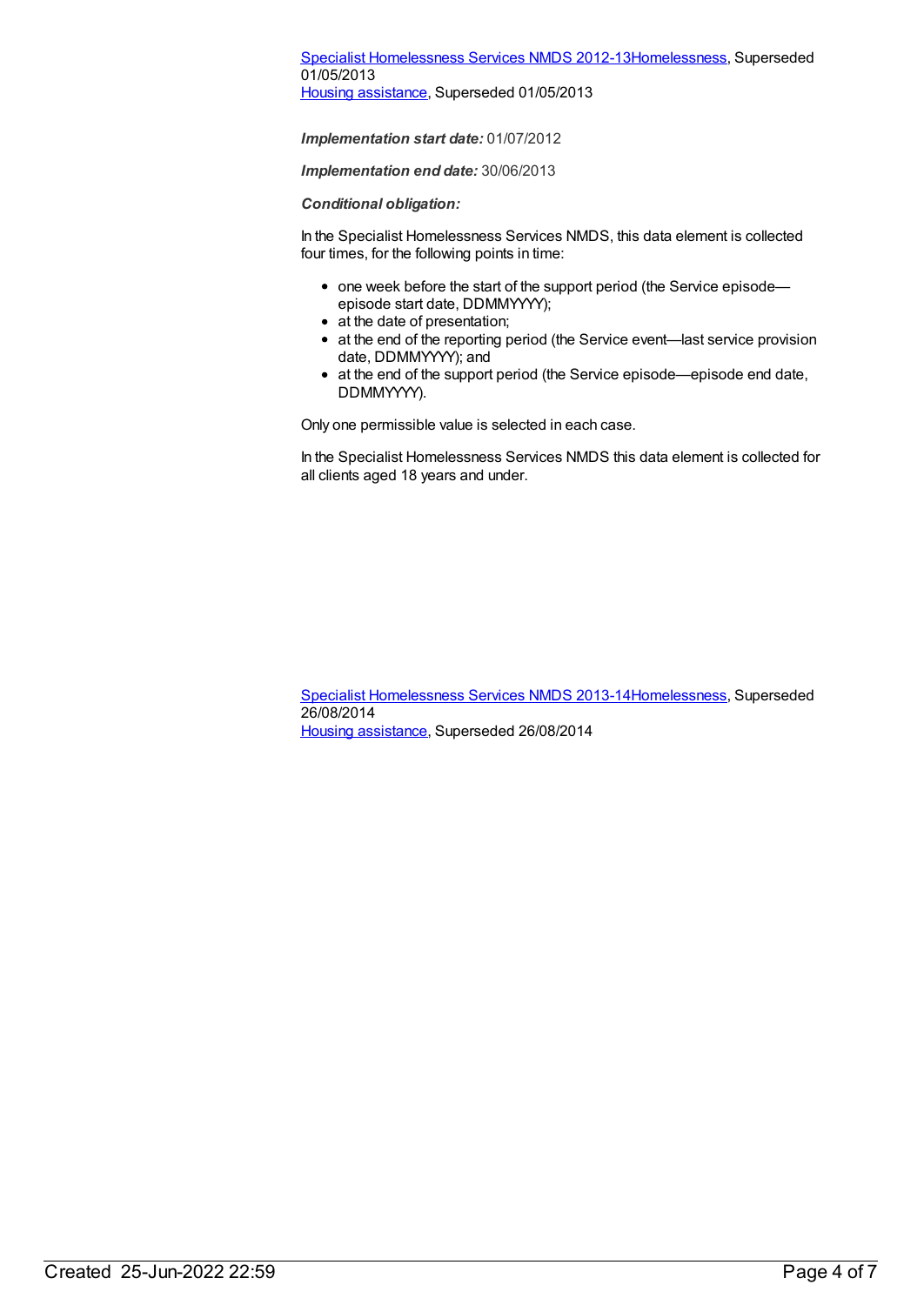#### *Implementation start date:* 01/07/2013

#### *Implementation end date:* 30/06/2014

#### *Conditional obligation:*

In the Specialist Homelessness Services NMDS, this data element is conditional on the client providing consent to release their personal data to the AIHW. The data element Client—consent obtained indicator, yes/no code N, must receive a response of Yes (Code 1).

This data element is only collected for clients aged less than 18 years, who have a care and protection order.

#### *DSS specific information:*

In the Specialist Homelessness Services NMDS, this data element is collected four times, for the following points in time:

- one week before the start of the support period (the Service episode episode start date, DDMMYYYY)
- at the date of presentation
- at the end of the reporting period (the Service event—last service provision date, DDMMYYYY)
- at the end of the support period (the Service episode—episode end date, DDMMYYYY).

Only one permissible value is selected in each case.

#### Specialist [Homelessness](https://meteor.aihw.gov.au/content/581255) Services NMDS 2014-1[5Homelessness](https://meteor.aihw.gov.au/RegistrationAuthority/14), Superseded 24/11/2016 Housing [assistance](https://meteor.aihw.gov.au/RegistrationAuthority/11), Superseded 24/11/2016

*Implementation start date:* 01/07/2014

*Implementation end date:* 30/06/2015

#### *Conditional obligation:*

In the Specialist Homelessness Services NMDS, this data element is conditional on the client providing consent to release their personal data to the AIHW. The data element Client—consent obtained indicator, yes/no code N, must receive a response of Yes (Code 1).

This data element is only collected for clients aged less than 18 years, who have a care and protection order.

#### *DSS specific information:*

In the Specialist Homelessness Services NMDS, this data element is collected four times, for the following points in time:

- one week before the start of the support period (the Service episode episode start date, DDMMYYYY)
- at the date of presentation
- at the end of the reporting period (the Service event—last service provision date, DDMMYYYY)
- at the end of the support period (the Service episode—episode end date, DDMMYYYY).

Only one permissible value is selected in each case.

Specialist [Homelessness](https://meteor.aihw.gov.au/content/658005) Services NMDS 2015-1[7Homelessness](https://meteor.aihw.gov.au/RegistrationAuthority/14), Superseded 24/11/2016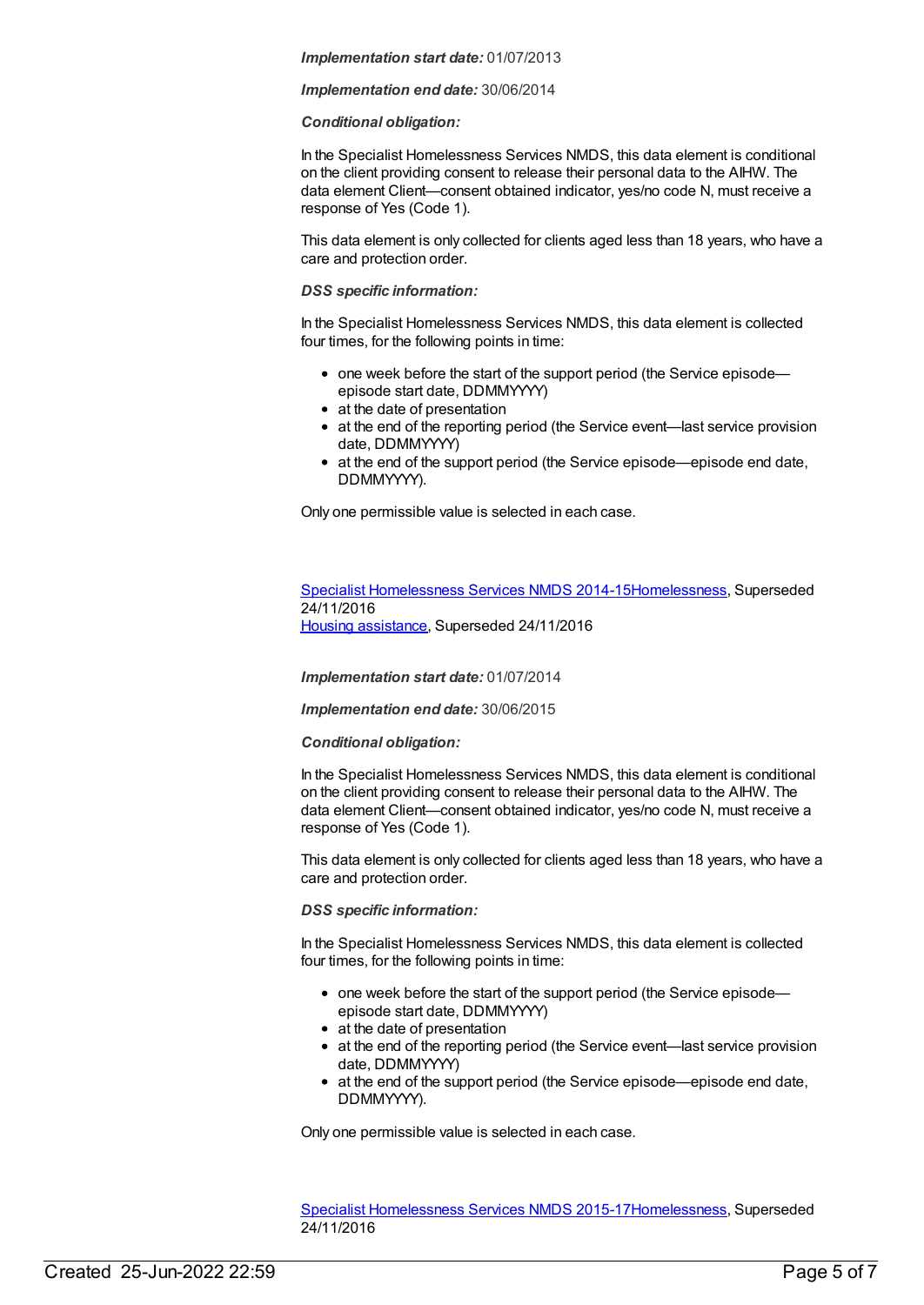#### *Implementation start date:* 01/07/2015

#### *Implementation end date:* 30/06/2017

#### *Conditional obligation:*

In the Specialist Homelessness Services NMDS, this data element is conditional on the client providing consent to release their personal data to the AIHW. The data element Client—consent obtained indicator, yes/no code N, must receive a response of Yes (Code 1).

This data element is only collected for clients aged less than 18 years, who have a care and protection order.

#### *DSS specific information:*

In the Specialist Homelessness Services NMDS, this data element is collected four times, for the following points in time:

- one week before the start of the support period (the Service episode episode start date, DDMMYYYY)
- at the date of presentation
- at the end of the reporting period (the Service event—last service provision date, DDMMYYYY)
- at the end of the support period (the Service episode—episode end date, DDMMYYYY).

Only one permissible value is selected in each case.

Specialist [Homelessness](https://meteor.aihw.gov.au/content/650006) Services NMDS 2017-1[9Homelessness](https://meteor.aihw.gov.au/RegistrationAuthority/14), Superseded 10/08/2018

*Implementation start date:* 01/07/2017

*Implementation end date:* 30/06/2019

#### *Conditional obligation:*

In the Specialist Homelessness Services NMDS, this data element is conditional on the client providing consent to release their personal data to the Australian Institute of Health and Welfare. The data element [Client—consent](file:///content/338737) obtained indicator, yes/no code N, must receive a response of Yes (Code 1).

This data element is only collected for clients aged less than 18 years, who have a care and protection order.

#### *DSS specific information:*

In the Specialist Homelessness Services NMDS, this data element is collected four times, for the following points in time:

- one week before the start of the support period (the Service episode episode start date, [DDMMYYYY\)](file:///content/338558)
- at the date of presentation
- at the end of the reporting period (the Service event—last service provision date, [DDMMYYYY\)](file:///content/323253)
- at the end of the support period (the Service [episode—episode](file:///content/270160) end date, DDMMYYYY).

Only one permissible value is selected in each case.

Specialist [Homelessness](https://meteor.aihw.gov.au/content/689064) Services NMDS 2019[-Homelessness](https://meteor.aihw.gov.au/RegistrationAuthority/14), Standard 10/08/2018